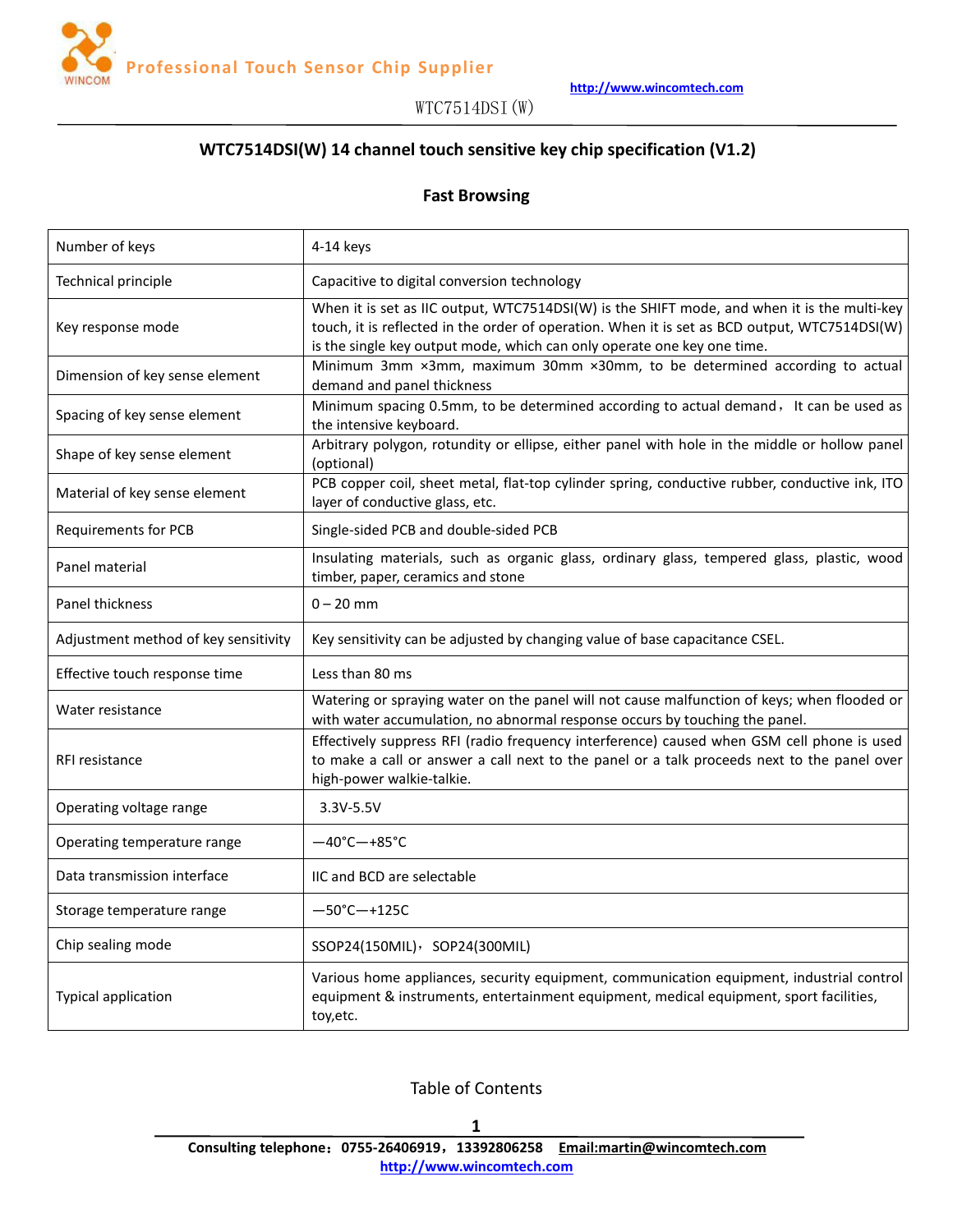

**http://www.wincomtech.com**

# WTC7514DSI(W)

## Table of Contents

| 2.3.3 Capacitance sensor (key sense element) to the pin connection of WTC7514DSI(W)7             |  |
|--------------------------------------------------------------------------------------------------|--|
|                                                                                                  |  |
|                                                                                                  |  |
|                                                                                                  |  |
|                                                                                                  |  |
|                                                                                                  |  |
|                                                                                                  |  |
|                                                                                                  |  |
|                                                                                                  |  |
|                                                                                                  |  |
|                                                                                                  |  |
|                                                                                                  |  |
|                                                                                                  |  |
|                                                                                                  |  |
|                                                                                                  |  |
|                                                                                                  |  |
|                                                                                                  |  |
|                                                                                                  |  |
| 4.6 Matters needing attention for the sensor sensitivity of the touch key set by the software 13 |  |
|                                                                                                  |  |
|                                                                                                  |  |
|                                                                                                  |  |
|                                                                                                  |  |
|                                                                                                  |  |
|                                                                                                  |  |
|                                                                                                  |  |
|                                                                                                  |  |
|                                                                                                  |  |
|                                                                                                  |  |
|                                                                                                  |  |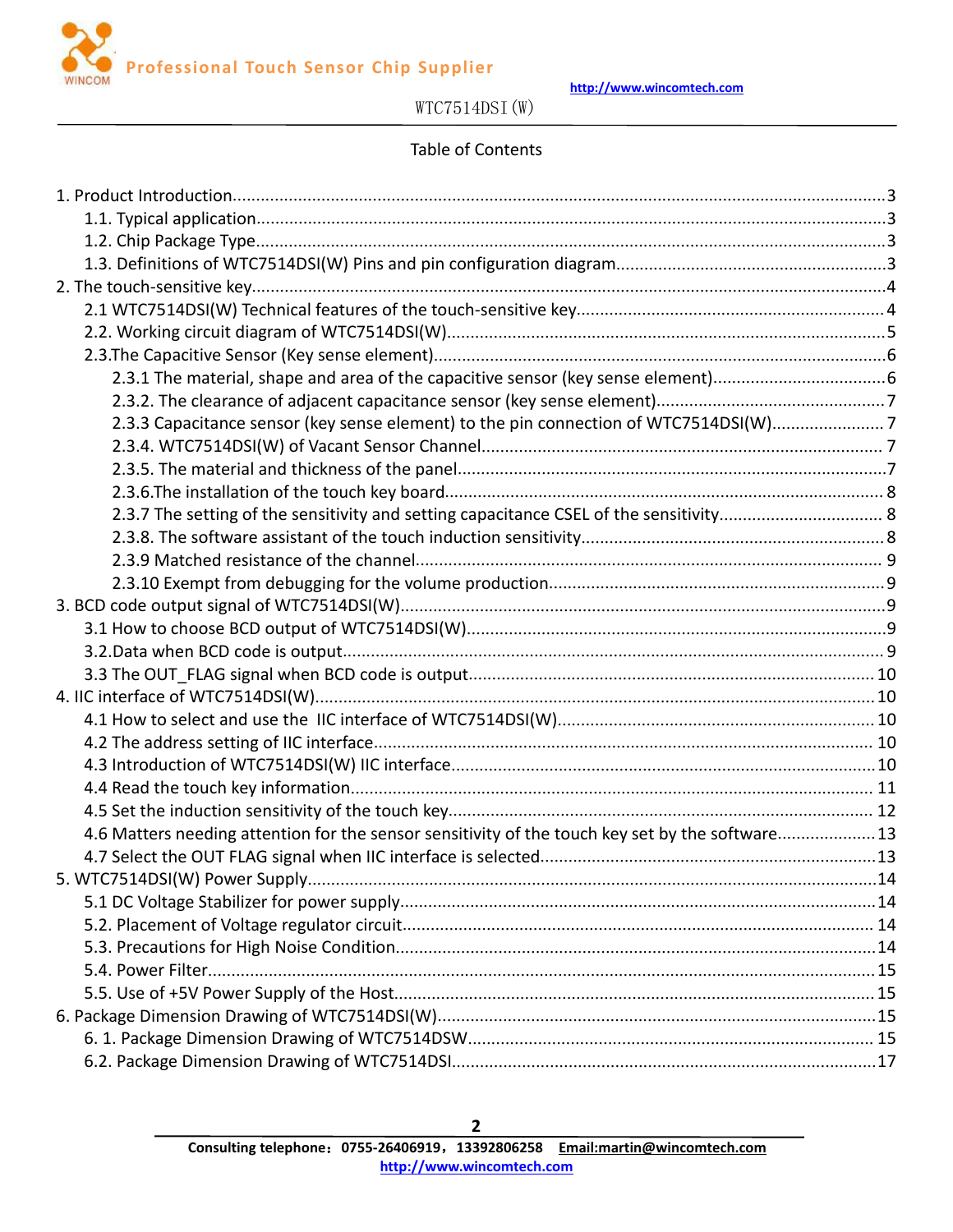<span id="page-2-0"></span>

#### **WTC7514DSI(W) 14 channel touch sensitive key chip specification**

**Specification** (**V1.2**)

#### **1. Product Introduction**

WTC7514DSI(W) is a kind of touch-sensitive key chip。The interior of this chip integrates the 14 channel capacitance measurement circuit, the calibration circuit and RISC processor of the independent design, provides the users with 14 man-machine interface scheme of capacitive touch sensitive key. Technical Parameters

It meets the industrial application specification, can provide the users with more reliable performance. Operating voltage: 3.3V<Vcc<5.5V

Output voltage range: GND<Vout<Vcc

Sensing thickness (insulating medium): 0-20mm

Response time of effective touch: Less than 140ms

Operating temperature: -40°C—+85°C

Storage temperature: -50°C—+125°C

#### **1.1. Typical application**

It is applicable to various kinds of kitchen equipment, audio and video equipment, air conditioner, sanitary appliance, lamp switch, safety defense, instrument, portable player, electronic toys and learning machine and other products..

## **1.2. Chip Package Type**

WTC7514DSI(W) is packaged with standard SOP24(300mil).

#### **1.3. Definitions of WTC7514DSI(W) Pins and pin configuration diagram**



Figure 1: Pin configuration diagram of WTC7514DSI(W)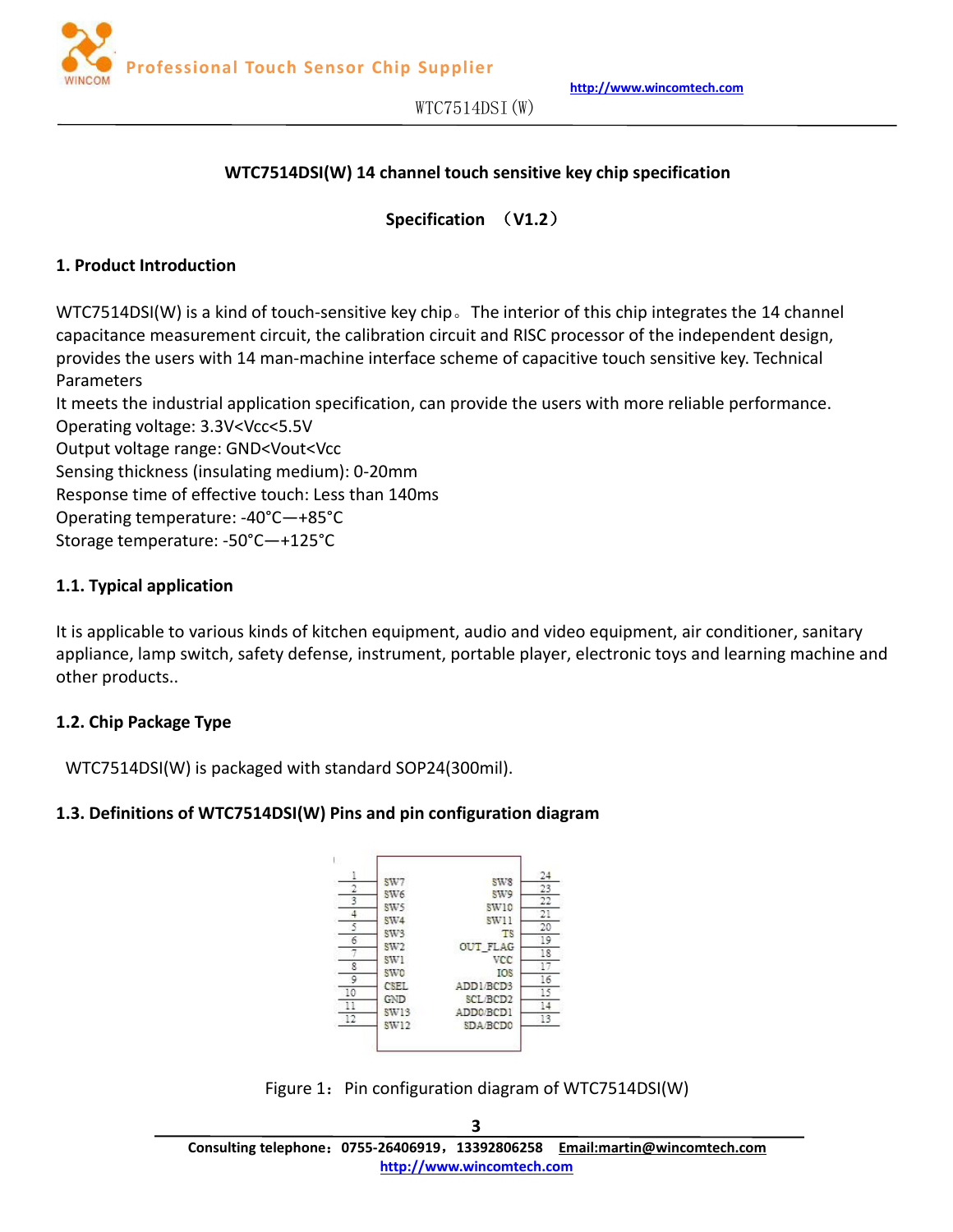$WTC7514DSI(W)$ 

## <span id="page-3-0"></span>The table 1 is the definitions of WTC7514DSI(W) pins Table 1

| Pin No.        | <b>Pin Name</b> | <b>Usage</b> | <b>Function Description</b>                                                                                                                                                                                                                                                                                           |  |  |  |  |
|----------------|-----------------|--------------|-----------------------------------------------------------------------------------------------------------------------------------------------------------------------------------------------------------------------------------------------------------------------------------------------------------------------|--|--|--|--|
| $\mathbf{1}$   | SW7             |              | Capacitive sensor (sense element) interface 7                                                                                                                                                                                                                                                                         |  |  |  |  |
| $\overline{2}$ | SW6             |              | Capacitive sensor (sense element) interface 6                                                                                                                                                                                                                                                                         |  |  |  |  |
| 3              | SW <sub>5</sub> |              | Capacitive sensor (sense element) interface 5                                                                                                                                                                                                                                                                         |  |  |  |  |
| $\pmb{4}$      | SW4             |              | Capacitive sensor (sense element) interface 4                                                                                                                                                                                                                                                                         |  |  |  |  |
| 5              | SW <sub>3</sub> |              | Capacitive sensor (sense element) interface 3                                                                                                                                                                                                                                                                         |  |  |  |  |
| 6              | SW <sub>2</sub> |              | Capacitive sensor (sense element) interface 2                                                                                                                                                                                                                                                                         |  |  |  |  |
| $\overline{7}$ | SW1             |              | Capacitive sensor (sense element) interface 1                                                                                                                                                                                                                                                                         |  |  |  |  |
| 8              | SW <sub>0</sub> |              | Capacitive sensor (sense element) interface 0                                                                                                                                                                                                                                                                         |  |  |  |  |
| 9              | <b>CSEL</b>     |              | Capacitor interface for adjusting the sensitivity                                                                                                                                                                                                                                                                     |  |  |  |  |
| 10             | <b>GND</b>      |              | Power ground                                                                                                                                                                                                                                                                                                          |  |  |  |  |
| 11             | SW13            |              | Capacitive sensor (sense element) interface 13                                                                                                                                                                                                                                                                        |  |  |  |  |
| 12             | SW12            |              | Capacitive sensor (sense element) interface 12                                                                                                                                                                                                                                                                        |  |  |  |  |
| 13             | SDA/BCD0        | ı            | The data line of the Chip IIC interface. When BCD is output, the data is<br>0 bit (8421 code)                                                                                                                                                                                                                         |  |  |  |  |
| 14             | SDD0/BCD1       | $\mathsf O$  | The address set foot of the Chip IIC interface. When BCD is output, the<br>data is the 1 bit (8421 code)                                                                                                                                                                                                              |  |  |  |  |
| 15             | ACL/BCD2        | $\mathbf{I}$ | The clock input line of the chip IIC interface. When BCD is output, the<br>data is 2 bit (8421 code)                                                                                                                                                                                                                  |  |  |  |  |
| 16             | ADD1/BCD3       | I            | The address set foot of the chip IIC interface. When BCD is output, the<br>data is 3 bit (8421 code).                                                                                                                                                                                                                 |  |  |  |  |
| 17             | <b>IOS</b>      |              | The selected foot of output interface. When connecting GND, the IIC<br>bus mode is making the data exchange externally. When connecting<br>VCC, the BCD code $(8421)$ mode to externally output key value<br>when connecting VCC chip.                                                                                |  |  |  |  |
| 18             | <b>VCC</b>      |              | positive power supply output                                                                                                                                                                                                                                                                                          |  |  |  |  |
| 19             | OUT FLAG        | O            | The key state indicates that when the IOS is connected with GND, it<br>outputs the high level pulse signal of 50mS when there is the key<br>pressed, and when the IOS is connected with the VCC, it outputs the<br>high level when there is the key pressed, and the low level is restored<br>when the finger is left |  |  |  |  |
| 20             | <b>TS</b>       |              | The TS must be connected to VCC usufully for the internal test foot                                                                                                                                                                                                                                                   |  |  |  |  |
| 21             | SW11            |              | Capacitive sensor (sense element) interface 11                                                                                                                                                                                                                                                                        |  |  |  |  |
| 22             | SW10            |              | Capacitive sensor (sense element) interface 10                                                                                                                                                                                                                                                                        |  |  |  |  |
| 23             | SW9             |              | Capacitive sensor (sense element) interface 9                                                                                                                                                                                                                                                                         |  |  |  |  |
| 24             | SW8             |              | Capacitive sensor (sense element) interface 8                                                                                                                                                                                                                                                                         |  |  |  |  |

#### **2. The touch-sensitive key**

#### **2.1 WTC7514DSI(W) Technical features of the touch-sensitive key**

Through 14 independent of the capacitance sensor input channel, WTC7514DSI(W) detects capacitance change on the touch-key sense element, and through a series of efficient algorithms, identifies the effective touch of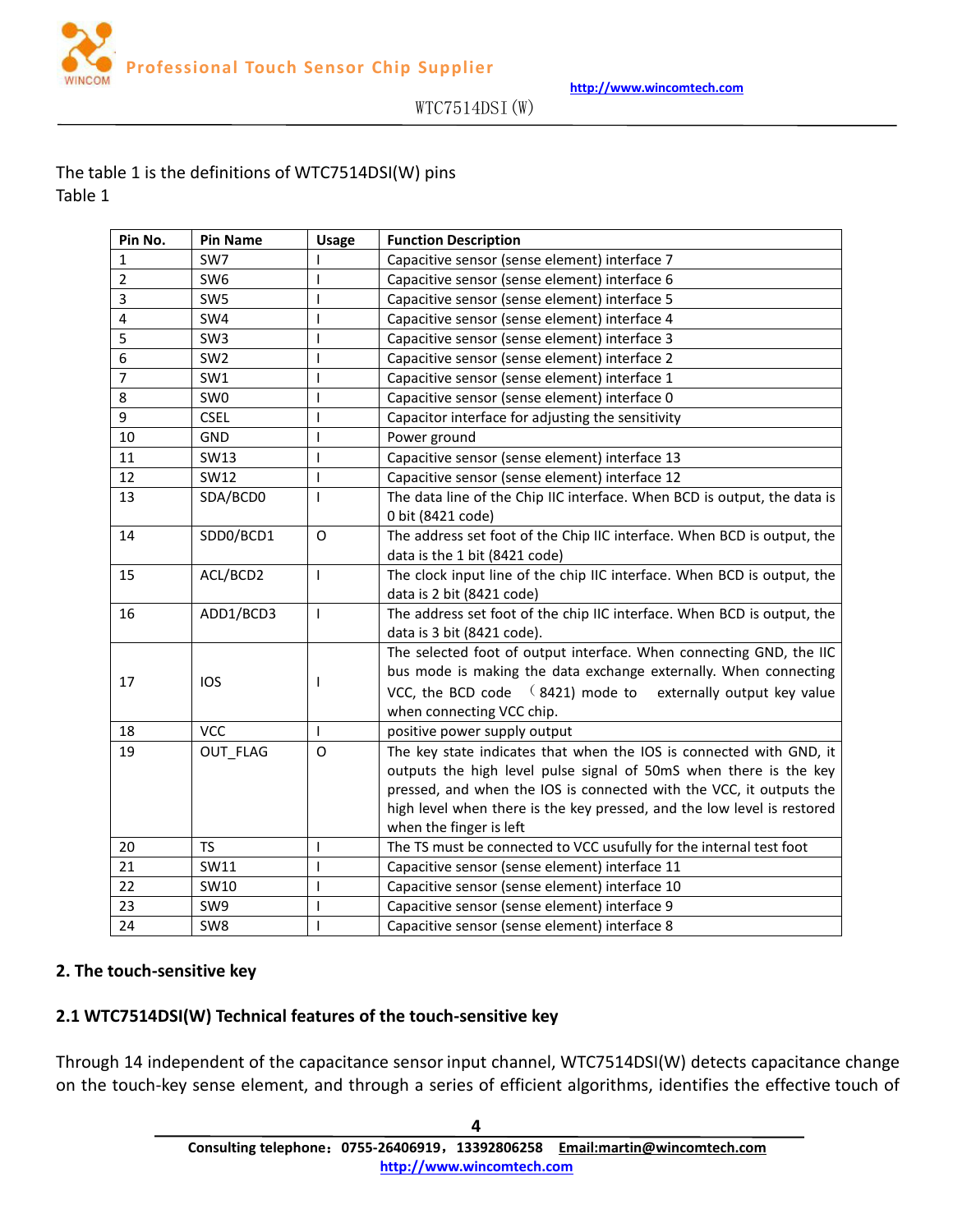<span id="page-4-0"></span>the finger. The user can read the key data through the standard 2 line IIC interface and can also select the simple BCD code interface (through IOS foot section).

The use of special waterproof design: The keyboard not only can splash-proof and splash-proof, but also can be commonly used after completely flooded. It is different from the general induction key panel that when splashing water, flood water, it easily false action, and is lags in response after waterlogging. Or after the finger is pressed, the undesired key value is false action.

Excellent anti-electromagnetic interference: When it is used in the home appliances and general application products. The user can obtain good radio-frequency signal interference ability by using single-sided PCB board, and can easily withstand the interference of most RF interferer sources, including GSM mobile phones.

Unique line length correction function: similar products currently on the market, there is a large difference phenomenon due to the sensitivity of the sensor is different from the length of the wire to the IC pin. Our original wire length self-correction technique can automatically correct this difference. The user does not need the complicated adjustment to obtain the almost universal sensitivity of each key of the entire panel

## **2.2. Working circuit diagram of WTC7514DSI(W)**

The peripheral circuit of WTC7514DSI(W) is very simple, and only needs a few resistors and capacitors that it can work



Figure 2: Working circuit diagram of using IIC interface of WTC7514DSI(W)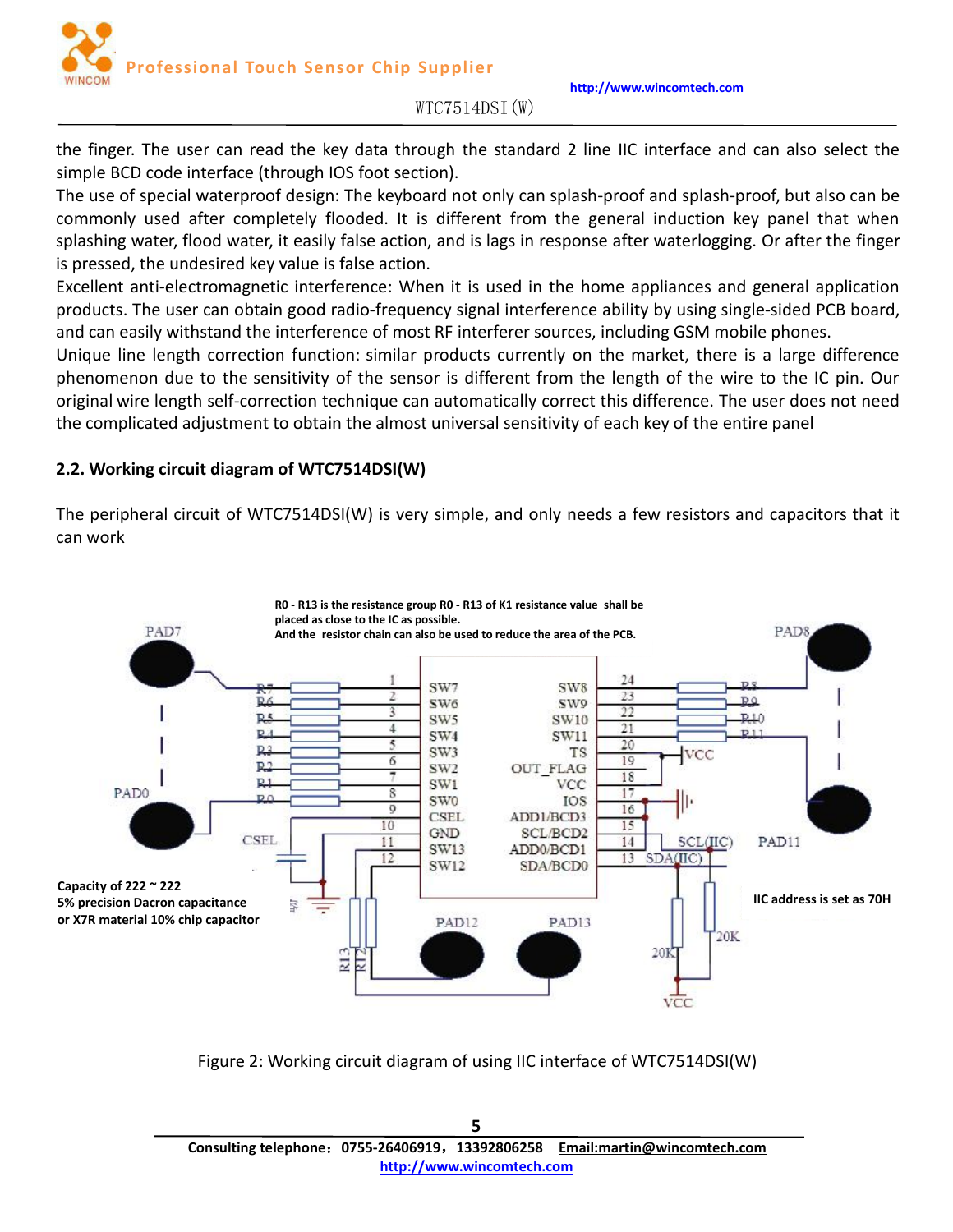**http://www.wincomtech.com**

#### $WTC7514DSI(W)$

<span id="page-5-0"></span>

Figure 3: Working circuit diagram of using BCD code(8421) interface of WTC7514DSI(W)

# **2.3.The Capacitive Sensor (Key sense element)**

## **2.3.1 The material, shape and area of the capacitive sensor (key sense element)**

There are certain conductive objects of the plane surface, such as metal foil, sheet metal, conductive ink, metal cotton, conductive rubber and the ITO coating on the conductive glass, etc., which can be used as a key sense element, and the Metal spring (FIG. 3) or the copper foil on PCB (FLG.4) key sense element commonly used in household appliances can be round, oval, polygons, or any geometric figure with certain area. in general situation, the area of each sense element should remain the same as far as possible, to ensure the same sensitivity. Increasing the area of the sense element can increase the capacity of capacitance induction and increase the sensitivity



Figure 4: capacitance sensor made by metal spring (key sense element)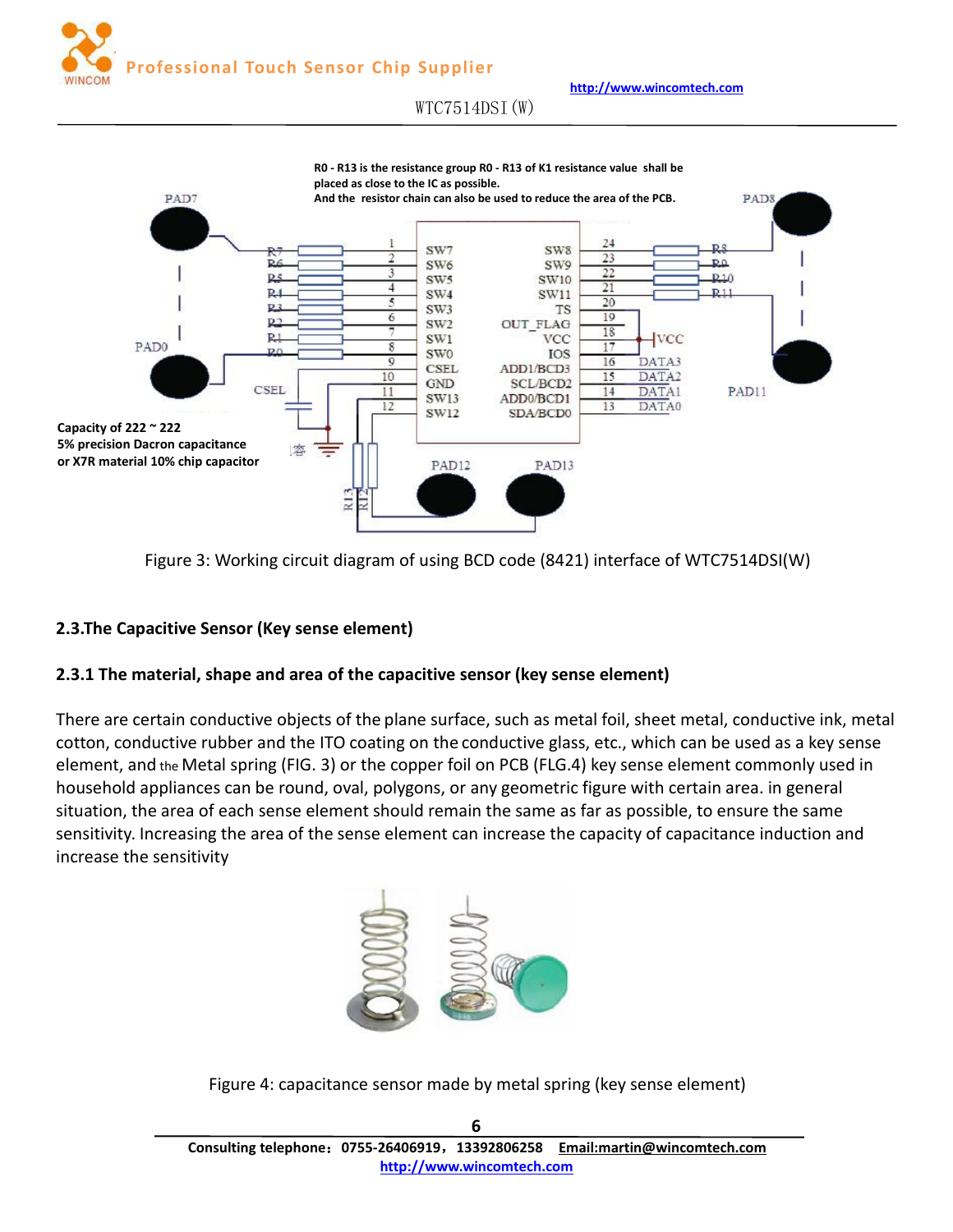<span id="page-6-0"></span>

**http://www.wincomtech.com**

# **Backlight Backlight**

 $WTC7514DSI(W)$ 

The key sense element can be solid or hollow rectangle, circle or polygon.

Figure 5: PCB Copper Foil sense element

## **2.3.2. The clearance of adjacent capacitance sensor (key sense element)**

WTC7514DSI(W) is used for adjacent key suppression function can prevent the wrong action of adjacent keys.The user can use the compact keyboard of smaller spacing

(the spacing is not less than 2mm)

# **2.3.3 Capacitance sensor (key sense element) to the pin connection of WTC7514DSI(W)**

The connection between the capacitance sensor and the pins should be short and thin as far as possible (0.1~0.3 mm). It is best that WTC7514DSI(W) can be placed on the keypad and that the back and around 0.2 mm of the connection is not placed other circuit, to ensure that the sensorhas good sensitivity and to avoid false triggering.

# **2.3.4. WTC7514DSI(W) of Vacant Sensor Channel**

WTC7514DSI(W) requires that at least four touch keys must be used; otherwise the chip will not work properly. When using it in the case of less than 14 keys, SW13 ~ SW0 will have empty and unused sensor input channel. The empty input channel is simply suspend in midair. Do not add any pulling-up or dropping-down resistance and capacitance.

If the user must use four or less sensitive keys, please be sure to contact us for the corresponding technical support.

## **2.3.5. The material and thickness of the panel**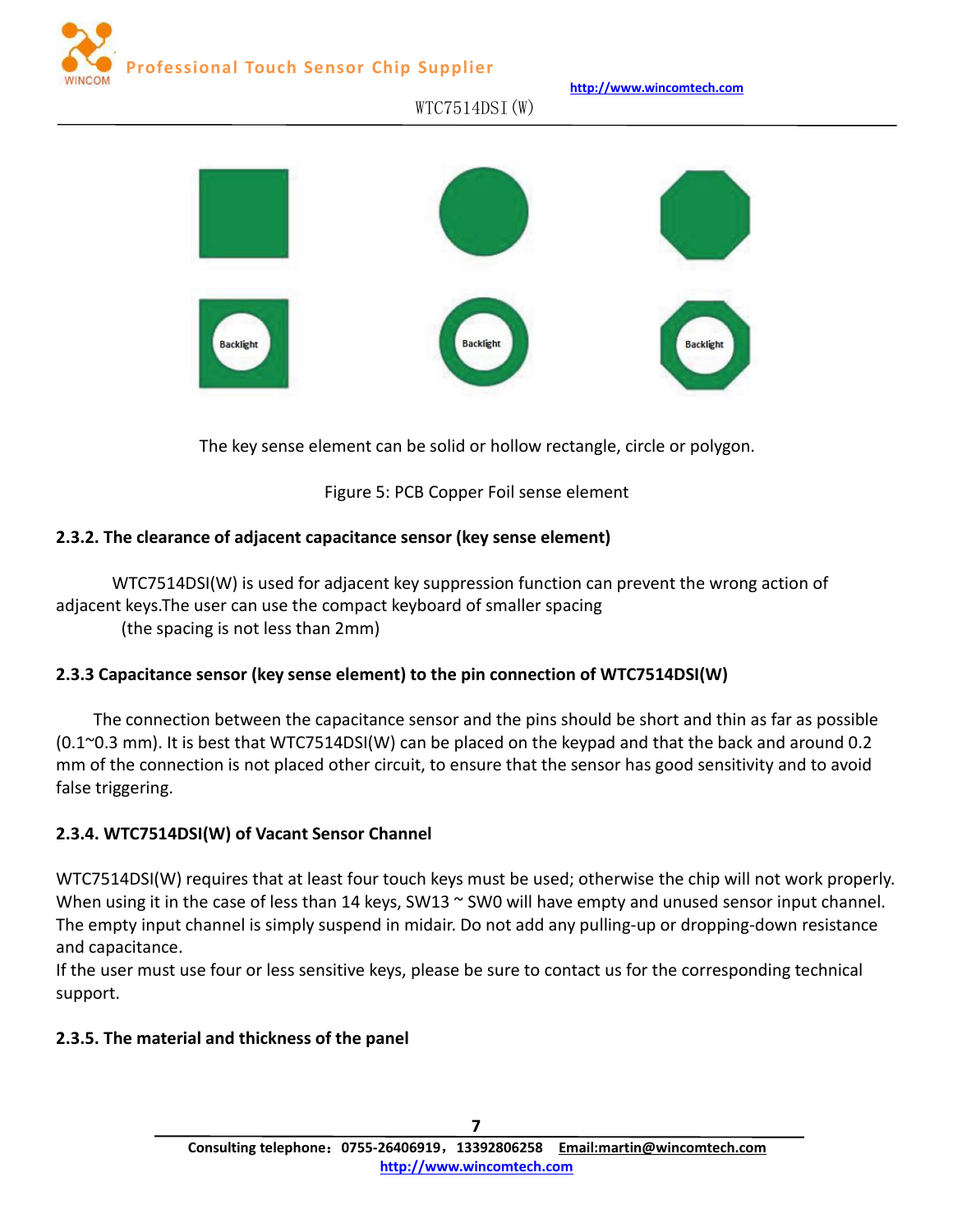

**http://www.wincomtech.com**

 $WTC7514DSI(W)$ 

<span id="page-7-0"></span>The panel must be made of insulating materials such as glass, plastic, acrylic, etc. The different panel materials with different dielectric constants, in the general situation, for the panel of the same thickness made of different materials, the greater dielectric constant, the higher sensitivity of the touch- induction, and the smaller the dielectric constant, the lower the sensitivity.

The following is the dielectric constant of several common panels, common glass (or toughened glass): 7, acrylic (plexiglass); 3.5. Air: 1. this is why the air gap must be removed when the touch panel is installed. For the same kind of material panel, the thicker the panel is, the lower the sensitivity of the key is. The thinner the panel is, the higher the sensitivity is.

## **2.3.6.The installation of the touch key board**

The gap of the capacitance sensor (key sense element) and the back of panel, must be eliminated with strong joint clearance, if the junction of the back of panel and key has concave and convex, the insulation colloidal fillings, such as insulating silicone can be used for it to fill and level up the contact surface, to ensure that the junction surface between the panel and key sense element is no air gap between.

## **2.3.7 The setting of the sensitivity and setting capacitance CSEL of the sensitivity**

After the touch induction key plate is designed well, and the material and thickness of the panel is selected, and the installation way is determined, one adjusting one capaciance Csel value, it can change all channel sensitivity to adapt the different thickness of the panel, to reach the optimum touch-sensitive effect. Through choosing appropriate Csel capacitance values, it can make the WTC7514DSI(W) to adapt to the different thickness of 0 to 20 mm insulation panels.

The larger the separation medium is, the larger the Csel capacity is. It is generally recommended to choose the appropriate capacitance between 0.0022 UF and 0.022 UF from large to small

CSEL is the benchmark of sensitivity. The material and precision of CSEL are very important for the working stability. Please always remember to use the capacitance of poor stability and excessive temperature

The CSEL of WTC7514DSI(W) requires the use of the accuracy of 5% or above of the precision of the polyester capacitance, NPO material or 10% and above precision X7R material

Increasing the area of the sense element can improve the penetrating power of capacitance induction and improve the sensitivity

## **2.3.8. The software assistant of the touch induction sensitivity**

When it is applied to the situation which has the strict requirements for the sensitivity, if the most satisfactory CSEL cannot be founded to implement the required sensitivity, after fixing the CSEL value, the software can be used through serial interface to make the auxiliary adjustment to the sensitivity of touch key, to achieve the best touch-sensitive sensitivity. For the method of using software to assist in adjusting the sensitivity of touch keys, please read the relevant content of chapter 4.

The assistant software of touch key induction sensitivity has 32 sensitivity series. The corresponding series data is 0 $\degree$ 31, which is written by the master control grounding serial interface and the sensitivity series buffer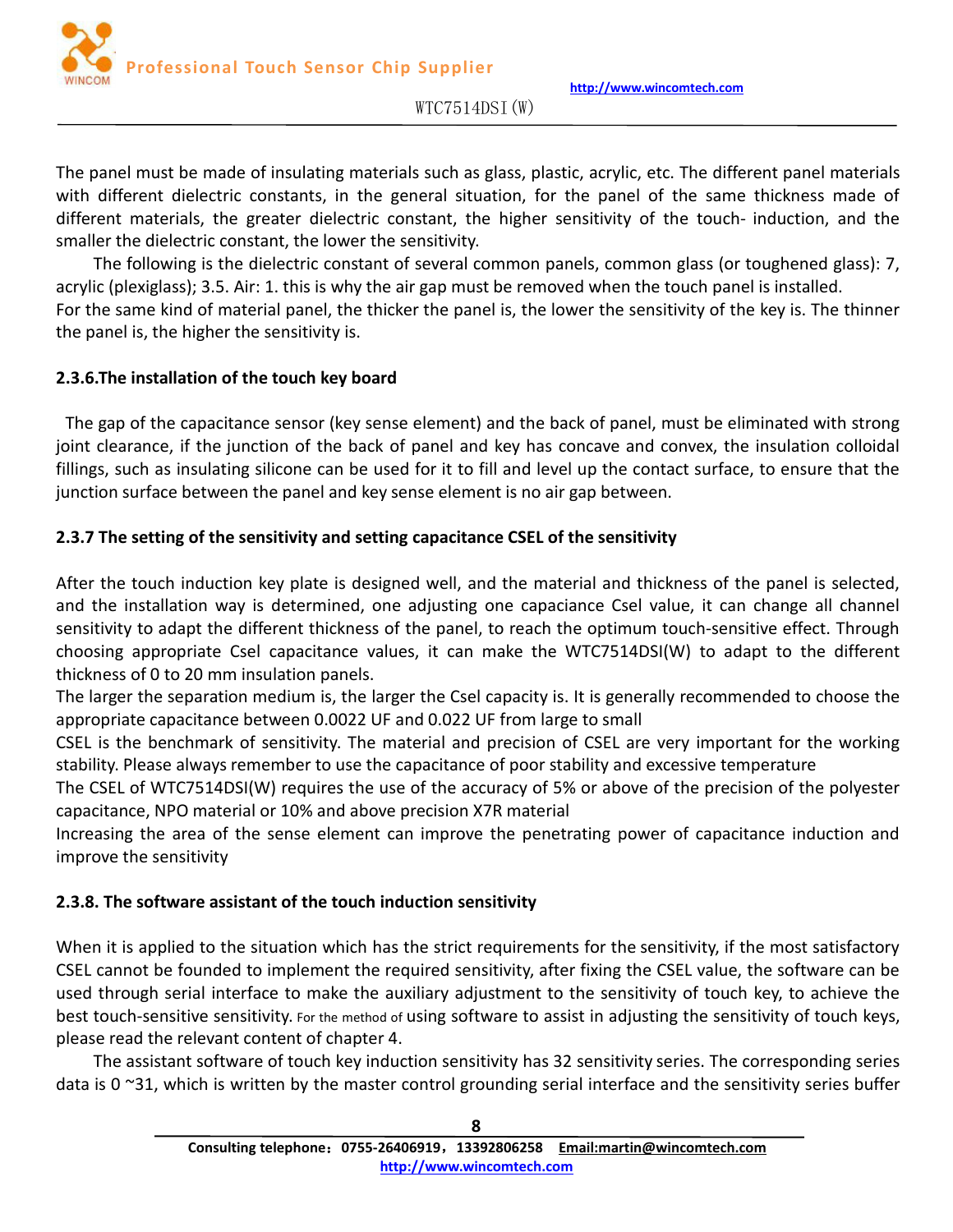

#### $WTC7514DSI(W)$

<span id="page-8-0"></span>of WTC7514DSI(W). The higher the series is, the higher the sensitivity of the touch key is. However, the high-determined series data will be invalid if it exceeds 31. The previous sensitivity parameter will still be used.

After WTC7514DSI(W) is electrified for the first time, the interior of the sensitivity level will automatically set to 29. In the most situations, the user does not have to use the software sensitivity to make the assisted adjustment, and only needs to adjust the size of the CSEL that can get satisfactory sensitivity.

## **2.3.9 Matched resistance of the channel**

1K resistance concatenated byeach capacitance sensor channel can make WTC7514DSI(W) work in the best of the most stable state of capacitance measurement. When it is the PCB layout, the CSEL must make CSEL and the matching resistor close to the IC as close as possible. Generally it does not need to adjust the matching resistance value. In some special cases, it can adjust the matched resistance value on one measurement channel, to change the channel touch-sensitive sensitivity, to increase matching resistance, and can reduce the sensitivity, to reduce the matching resistance, may be increased sensitivity. Special attention: through adjusting the capacitance of CSEL, the optimum sensitivity of touch sensitivity can be obtained. Therefore, it is not necessary to adjust the sensitivity by changing the matching resistance value

## **2.3.10 Exempt from debugging for the volume production**

The system is not calibrated after the value of sensitivity capacitance Csel is determined in the research and development and experimental phase. The system can automatically control the interference caused by electrostatic discharge, electromagnetic interference, temperature change, moisture and pollutants on the surface, provides the good accuracy and operational consistency in various environments. Products can be transported in long distances and can be used in a variety of environments. The unique compensation algorithm and high-strength anti-jamming design can guarantee that the product will not be misused in the long term. The production is exempt from debugging, with extremely high production efficiency.

## **3. BCD code output signal of WTC7514DSI(W)**

# **3.1 How to choose BCD output of WTC7514DSI(W)**

When IOS foot of WTC7514DSI(W) is connected to VCC, the BCD code output is used for the key value of WTC7514DSI(W)

## **3.2.Data when BCD code is output**

When there is no finger touch the sense element chip, the data output by BCD3~BCD0 pin is 0(8421 code). When the effective touch on sense element occurred is detected, in 150ms, through BCD3~BCD0 pin, WTC7514DSI(W) outputs the BCD code of the corresponding plate channel, so that to deal with MUC when finger is left the sense element, the BCD3~BCD0 pin recovers to be 0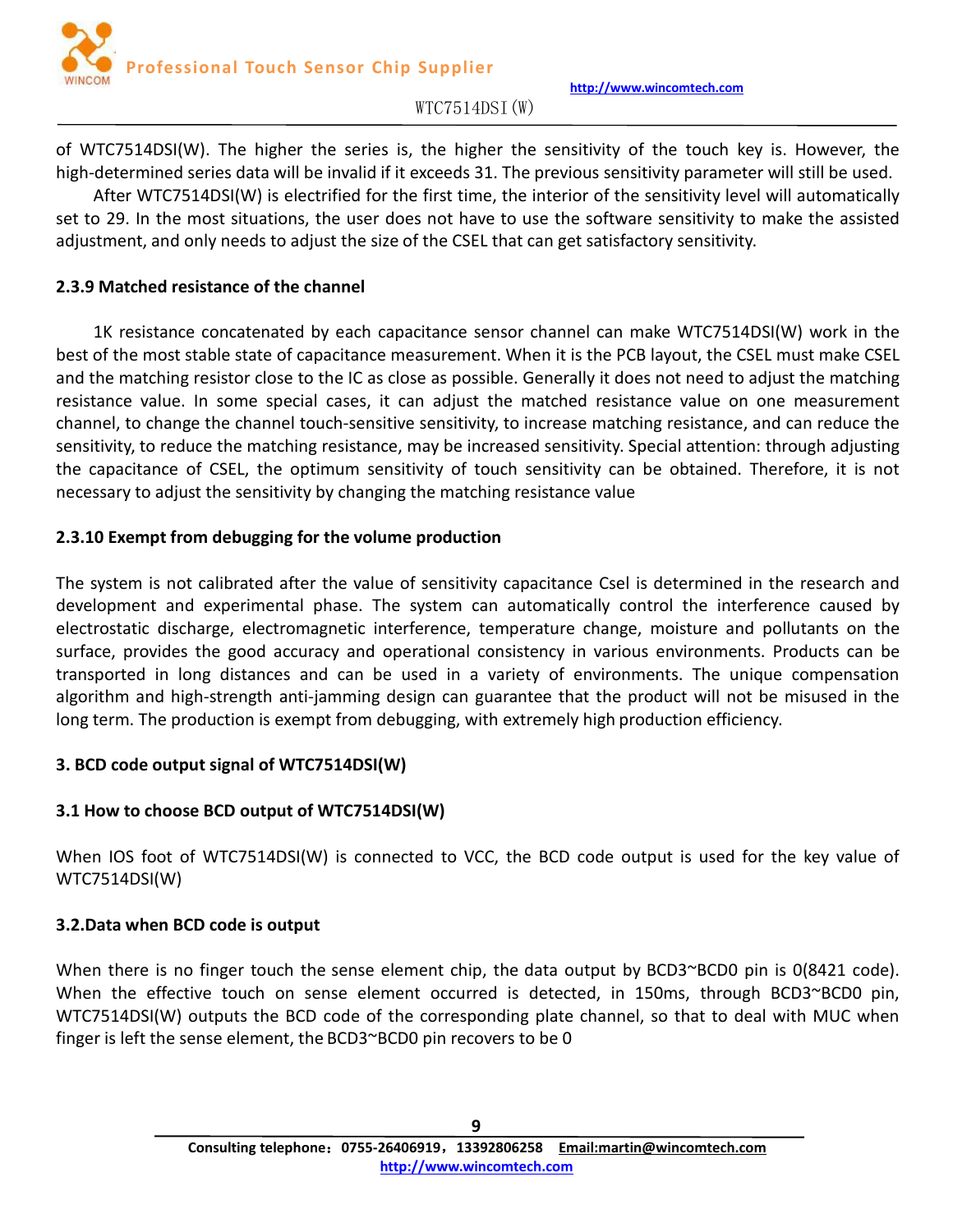

 $WTC7514DSI(W)$ 

<span id="page-9-0"></span>The following figure is a sequence diagram of BCD data output



Figure 6: Sequence diagram of BCD data output

## **3.3 The OUT\_FLAG signal when BCD code is output**

When there is no finger touching the sense element, the UT\_FLAG pin of the chip outputs the low level. When the effective touch occurs, the OUT FLAG pin keeps outputting the high level, until the finger is left sense element, the  $\overline{O}$ UT FLAG recovers to output the low level.

## **4. IIC interface of WTC7514DSI(W)**

# **4.1 How to select and use the IIC interface of WTC7514DSI(W)**

When the I0S foot of WTC7514DSI(W) is connected to GND, the master control MCU can operate the WTC7514DSI(W) through the SCL and SDA pin of WTC7514DSI(W) by using the standard IIC protocol.

## **4.2 The address setting of IIC interface**

WTC7514DSI(W) can set the slave address of the chip through the connected relation of the 14<sup>th</sup> and 16<sup>th</sup> feet foot with VCC and GND. The corresponding relationship is shown in the table below.

| Connected relation | PIN14-GND            | PIN14-VCC           | PIN14-GND            | PIN14-VCC            |
|--------------------|----------------------|---------------------|----------------------|----------------------|
|                    | PIN16-GND            | PIN16-GND           | PIN16-VCC            | PIN16-VCC            |
| <b>IIC</b> address | 70H (16 hexadecimal) | 74H(16 hexadecimal) | 78H (16 hexadecimal) | 7CH (16 hexadecimal) |

When using IIC interface, the 14<sup>th</sup> and 16<sup>th</sup> feet cannot be suspended in midair, please be sure to connect with VCC and GND

## **4.3 Introduction of WTC7514DSI(W) IIC interface**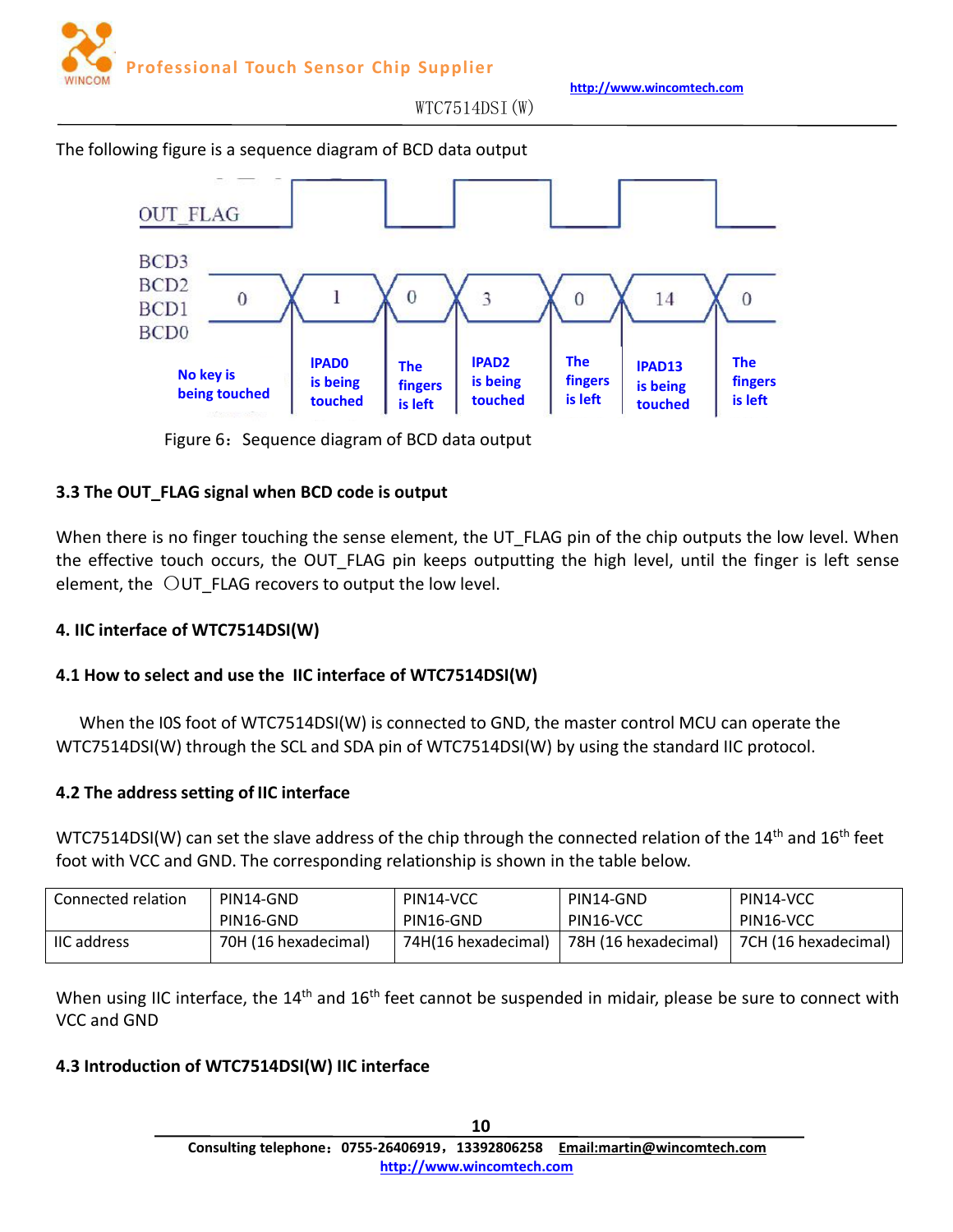**http://www.wincomtech.com**



 $WTC7514DSI(W)$ 

<span id="page-10-0"></span>The interior of WTC7514DSI(W) integrates a standard IIC slave interface. The maximum speed can reach 400 KHz.

## **4.4 Read the touch key information**

1:Generate the "start" signal of the IIC bus

When SCL is the high level, the "start" signal of IIC can be generated by setting the SDA as the low level from the high level.

It's important to note that only generating the IIC "start" signal and the "end" signal, it can change the SDA electrical level when SDA is the high level, the rest of the time only when SCL isthe low level, the degree of the SDA electrical level can be operated.

2: It generates 7 address bits and a read-write select bit.

It also determines whether a valid address request is received from the slave by judging whether the signal responded from the slave is normal.



Figure 7: When reading the data, the sequence diagram of IIC "start" signal and the slave address are generated

3: After reading the key information of 1byte, the generated response bit notifies the touch chip to continue sending the follow-up information



Figure 8: when reading the data, the sequence diagram of

The first 1 byte data and the data format of the first 1 byte are:

| $\cdot$ .<br>Data<br>. bit | Bit7        | Bit <sub>6</sub> | Bit5             | Bit4               | Bit3 | Bit2                                    | Bit1            | <b>Bit0</b>     |
|----------------------------|-------------|------------------|------------------|--------------------|------|-----------------------------------------|-----------------|-----------------|
| Meaning<br>. .             | Reservation | Reservation      | <b>SW13</b><br>. | <b>SW12</b><br>. . | SW11 | SW <sub>10</sub><br>. . <b>.</b><br>- - | SW <sub>9</sub> | SW <sub>8</sub> |

On SW13~SW8, the no induced touch data bit is "0", and the induced touch data bit is "1"

4:Read the key information of the 2byte The data format of 2byte 1 is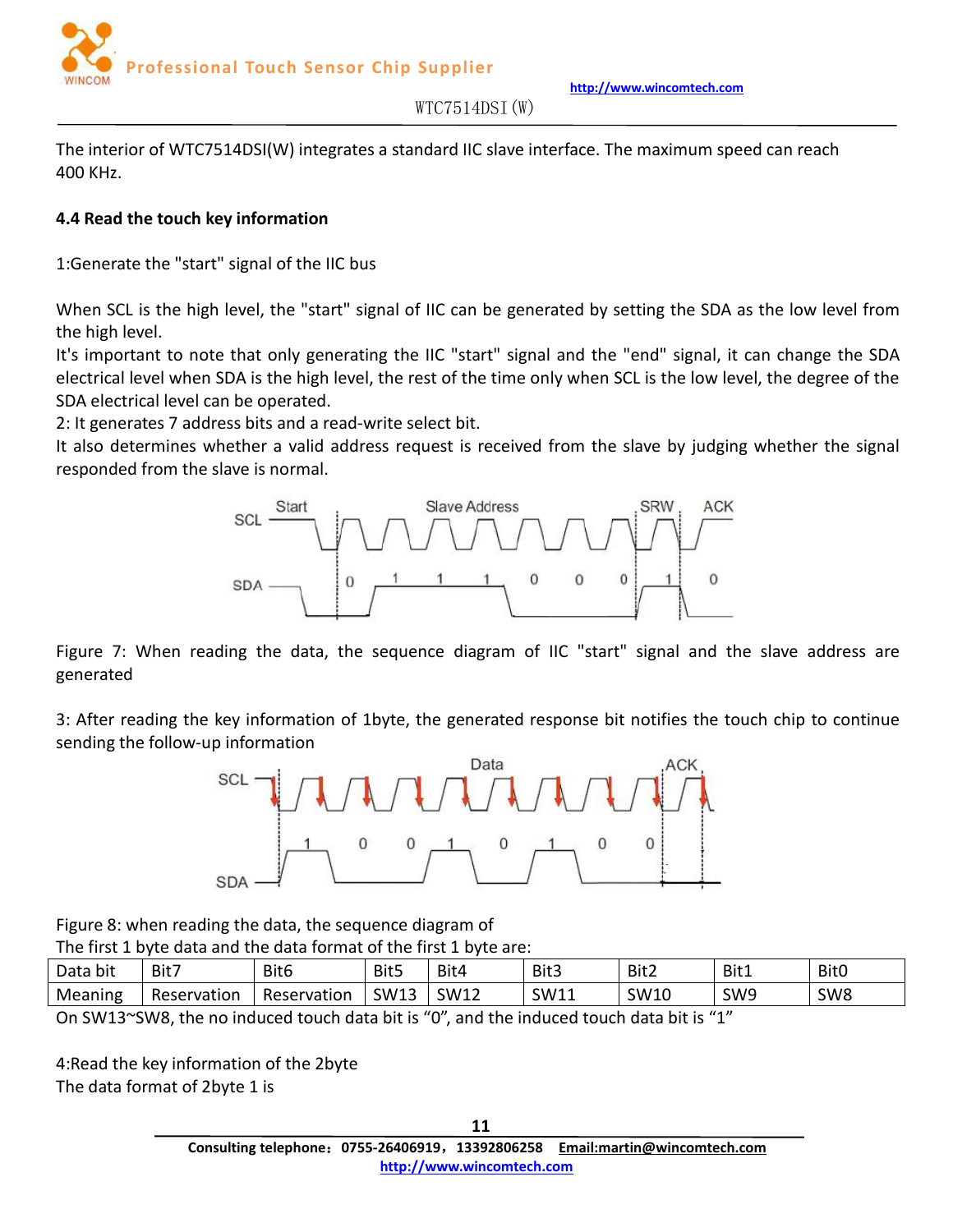**http://www.wincomtech.com**

 $WTC7514DSI(W)$ 

<span id="page-11-0"></span>

| Data bit | Bit7 | Bit6            | Bit5            | Bit4 | Bit3            | Bit2            | Bit1 | Bit <sub>0</sub> |
|----------|------|-----------------|-----------------|------|-----------------|-----------------|------|------------------|
| Meaning  | SW7  | SW <sub>6</sub> | SW <sub>5</sub> | SW4  | SW <sub>3</sub> | SW <sub>2</sub> | SW1  | SW <sub>0</sub>  |
| .<br>___ |      |                 |                 |      |                 |                 |      |                  |

On SW7~SW0, the no induced touch data bit is "0", and the induced touch data bit is "1"

5:After reading the key information of the 2byte, the host does not generate a response bit to notify the touch the touch chip that it no longer continues to transmit the subsequent information

6: The "end" signal that produces the IIC bus releases the IIC bus.

When SCL is high level, the SDNA is set to be the high level from low level, that the "end" signal of IIC can be generated.



Figure 9: The sequence diagram second 2byte data and generated "end" when reading the data

## **4.5 Set the induction sensitivity of the touch key**

1: Generate the "start" signal of the IIC bus

2: Generate 7 address bit and a read-write select bit. And through judging if the response signal of the slave is normal, it determines whether the slave has received the valid address request



Figure 10: When the sensitivity data is written, it generates the IIC "start" signal and the sequence diagram of the slave address

3:Write 1byte sensitivity to the touch chip to adjust the data. Data is sent in sequence from high to low.

4: The "end" signal of generating IIC bus releases the IIC bus.



**Consulting telephone**:**0755-26406919**,**13392806258 Email:martin@wincomtech.com http://www.wincomtech.com**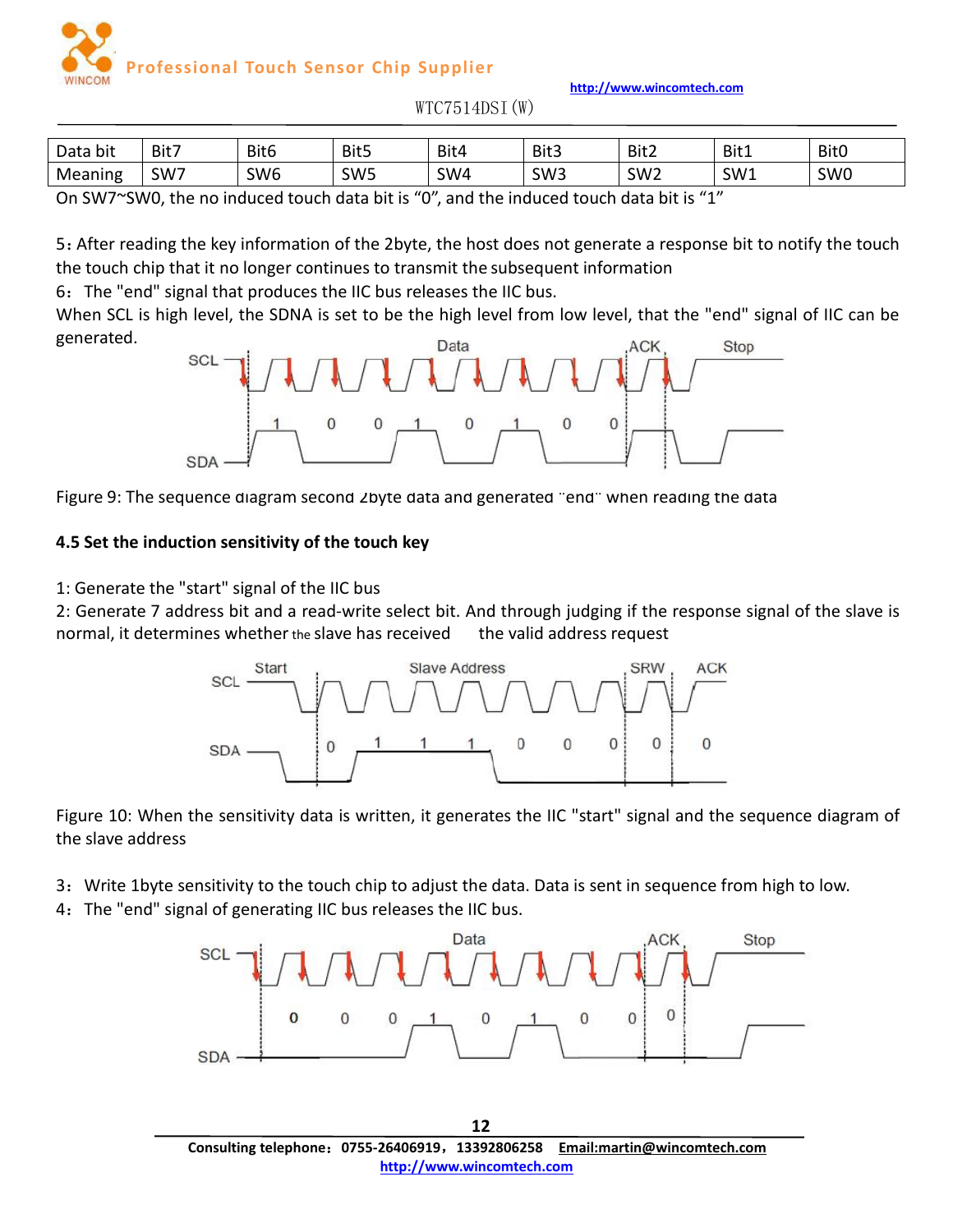

<span id="page-12-0"></span>Figure 11: when writing sensitivity data, it generated "end" signal and the sequence diagram of the slave address

5: The touch chip resets the bit and resets the internal relevant parameters by using the sensitivity number of this setting.

## **4.6 Matters needing attention for the sensor sensitivity of the touch key set by the software**

The master control MCU will be reset every time after the sensitivity is set and the reset needs 50ms. In the 50ms time of the touch chip is reset, regardless of whether it is reading or writing, it will get the correct result. Therefore, the master control MCU must wait for more than 50ms then it can read and write to the serial interface of WTC7514DSI(W) after the completion of setting sensitivity.

It is recommended that MCU should not frequently set the sensitivity of touch chip in the program. Just it is set once when the program is initialized.

The sensitivity of touch key is divided into 32 series, corresponding series data is  $0 \approx 31$ .

The higher the series is, the higher the sensitivity of the touch key is.

But if the set series is more than 31, this set will be invalid. After the invalid set is transmitted to the end bit, the touch chip will not be reset, also won't to adjust internal parameters, and the previous sensitivity parameters can be used.

After the touch chip is electrified for the first time, the interior of the sensitivity is automatically set to 29 series, and the user does not need to use the software to adjust the sensitivity and can use the default parameters of chip directly.

For the details of the DEMO program, Please refer to the C language source code DEMO\_ IIC\_7814. C provided by us as (the operation sequence of 8051 IIC bus generated by IO port simulation of the host) Please view the DEMO IIC 75 file by using a non-text editor such as UltraEdit. This sample program is written to be fully compliant with the standard IIC specification and can be modified slightly to operate other IIC devices.

# **4.7 Select the OUT FLAG signal when IIC interface is selected**

When IOS foot of the chip is connected to GND, and when there is no finger touching the sense element, the chip OUT FLAG pin outputs the low level. When every touch is efficiently, OUT FLA pin outputs a high level of 50 ms, this 50 ms pulse can be used to drive the DC buzzer. OUT FLAG is just as a touch indication signal of the key, and is not indicating the length of the touch.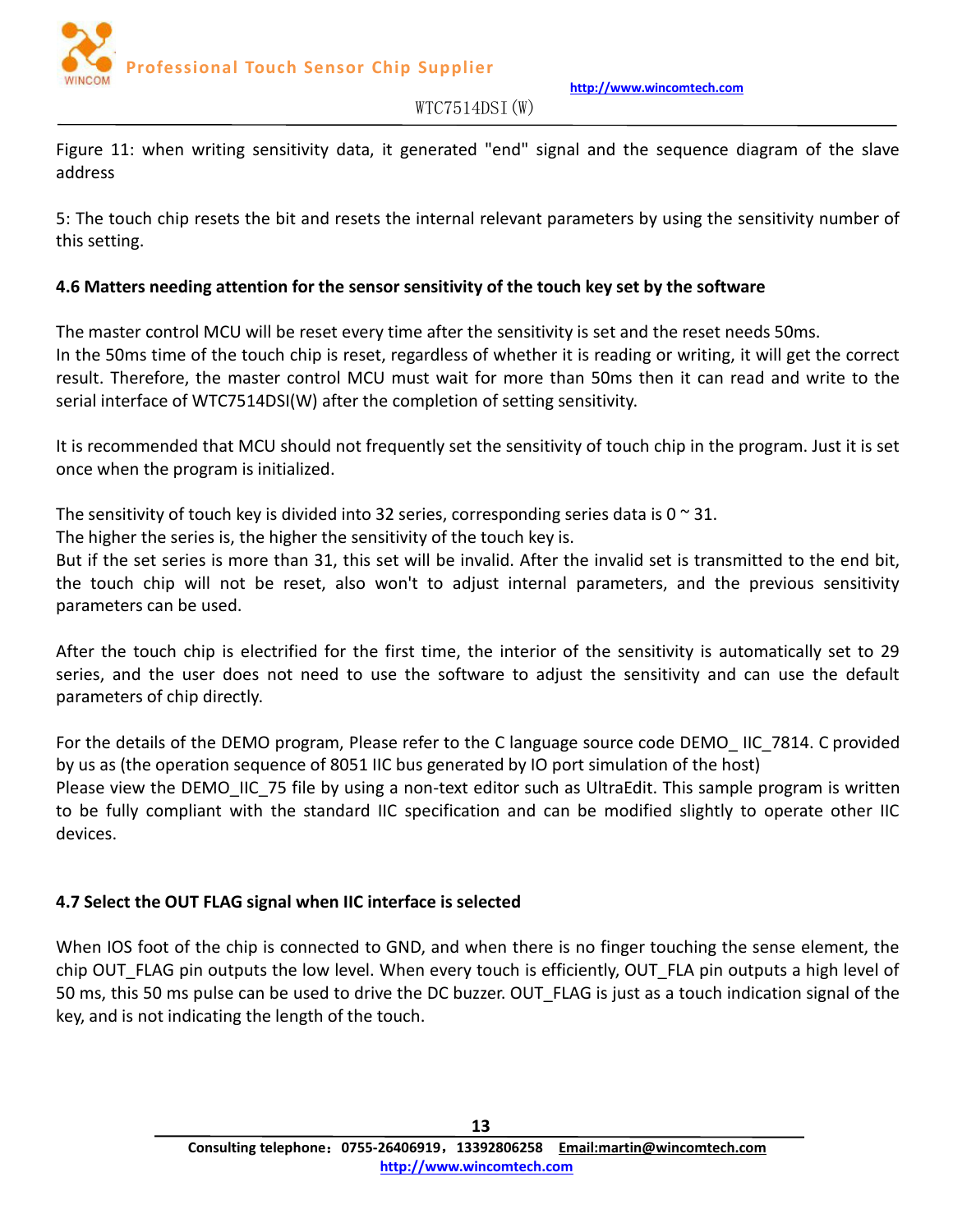

 $WTC7514DSI(W)$ 

<span id="page-13-0"></span>When this point and IOS foot connects VCC, only that the finger does not leave the key, the OUT FLAG pin will always output the different high level signal. If you need to determine that the finger is delayed left from the key, you can continuously read the key data through the IIC interface and judge it in degree.

## **5. WTC7514DSI(W) Power Supply**

# **5.1 DC Voltage Stabilizer for power supply**

WTC7514DSI(W) measures small change in capacitance, so it is required that the power ripple and noise should be small and the external strong interference involved from power supply shall be avoided. Particularly when it is applied to induction cooker and microwave oven, the external interference and voltage leap must be effectively isolated, and the power supply musthave high stability. It is suggested that the voltage stabilizing circuit constituted by 78L05 as shown in the figure 6 should be adopted.The C2 capacity affects the discharge time after power failure. Too large capacity requires a longer reset time. In the figure, it is the e recommended value, and the different applications can be flexibly adjusted.



Figure 9: DC Voltage regulator circuit

## **5.2. Placement of Voltage regulator circuit**

At PCB LAYOUT, such 78L05 power component must be close to WTC7514DSI(W) Vcc pin.

78L05, peripheral components and WTC7514DSI(W) must be placed on the same circuit board centrally, to put an end to the noises caused by overlong power connection line.

Grounding The common ground of the components as shown in the figure shall be separately connected into an independent group and then it shall be connected to the common ground of the whole machine from one point of it.(Use one point of star shape to connect the ground)

# **5.3. Precautions for High Noise Condition**

In case of application in a high-noise environment, up and down overlapped placement shall be avoided between high-voltage (220V), high-current, and high-frequency-operation main board and the touch circuit board. If such overlapped placement is unavoidable, try to keep far achannel from high-voltage, high-current components area or add shield on the main board.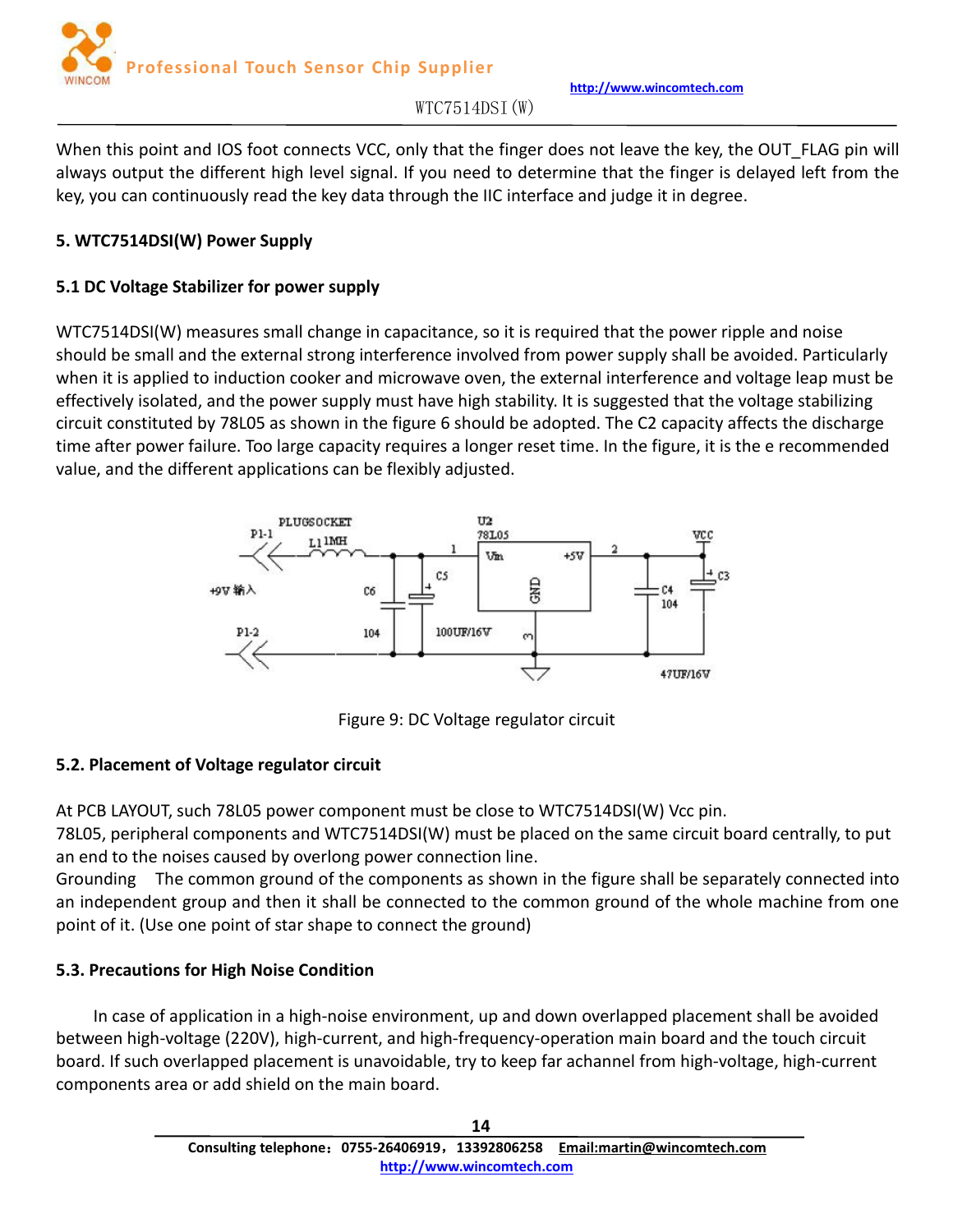

#### <span id="page-14-0"></span>**5.4. Power Filter**

When typesetting in PCB, it is recommended to reserve the inductor L1 (1MH) welding disc, but the general and the non-special applications do not need this inductance. The users can also cancel it.

When inputting 78L05 power supply, it needs to pay attention to ripple size. Please don't make the trough of ripple wave lower than DC 9V.

#### **5.5. Use of +5V Power Supply of the Host**

If the user directly uses 5V power supply of the main engine, it needs adding the power supply filter circuit in the front of the power supply of the modules or sensing power chips as shown in the figure. The requirement for PCB layout is the same as the above circuit



The analog and digital powers of circuit shall be connected separately to the ground in Y-connection method.

The capacitors shall be arranged in the sequence indicated in the schematic diagram and shall not be arranged arbitrarily.

Figure 7: Power Filter Circuit

#### **Precautions:**

The above circuit should connect the 104 capacitors and electrolytic capacitors of the filter circuit according to the order in the chart, and 104 capacitors should be in front of the electrolytic capacitance that can better suppresses the high frequency noise.

## **6. Package Dimension Drawing of WTC7514DSI(W)**

## **6. 1. Package Dimension Drawing of WTC7514DSW**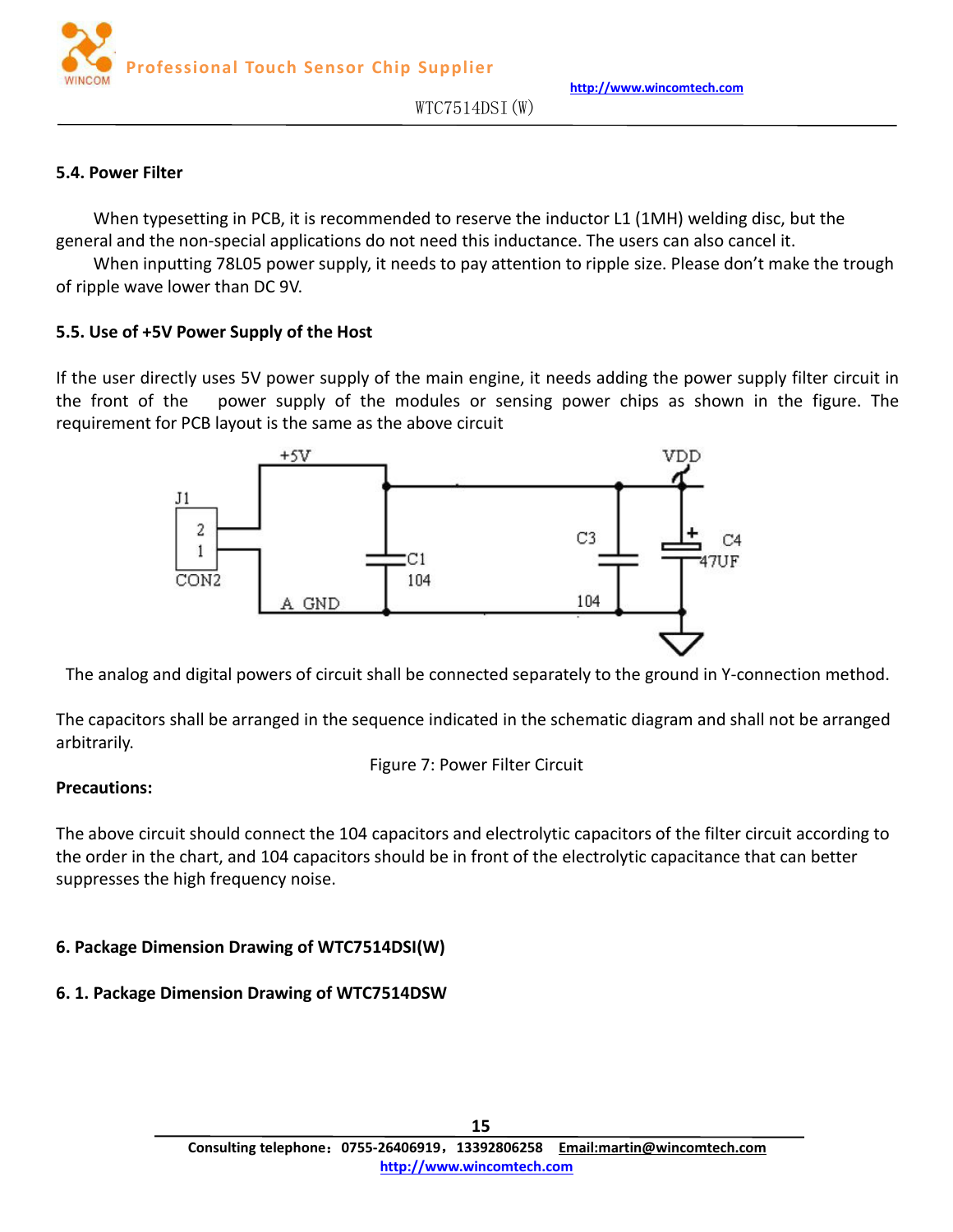

|          | Dimensions in mil        |                                |               |  |  |  |
|----------|--------------------------|--------------------------------|---------------|--|--|--|
| Symbol   | Min.                     | Nom.                           | Max.          |  |  |  |
| А        | 228                      | $\overline{\phantom{a}}$       | 244           |  |  |  |
| B        | 150                      | $\qquad \qquad \longleftarrow$ | 157           |  |  |  |
| С        | 8                        | -                              | 12            |  |  |  |
| C,       | 335                      | $\overline{\phantom{a}}$       | 346           |  |  |  |
| D        | 54                       | $\frac{1}{2}$                  | 60            |  |  |  |
| E        | $\overline{\phantom{a}}$ | 25                             | $\frac{1}{2}$ |  |  |  |
| F        | 4                        | $\frac{1}{2}$                  | 10            |  |  |  |
| G        | 22                       | $\frac{1}{2}$                  | 28            |  |  |  |
| н        |                          | $\frac{1}{2}$                  | 10            |  |  |  |
| $\alpha$ | $0^{\circ}$              | $\frac{1}{2}$                  | $8^{\circ}$   |  |  |  |







Figure 11: Package Dimension Drawing of WTC7514DSI